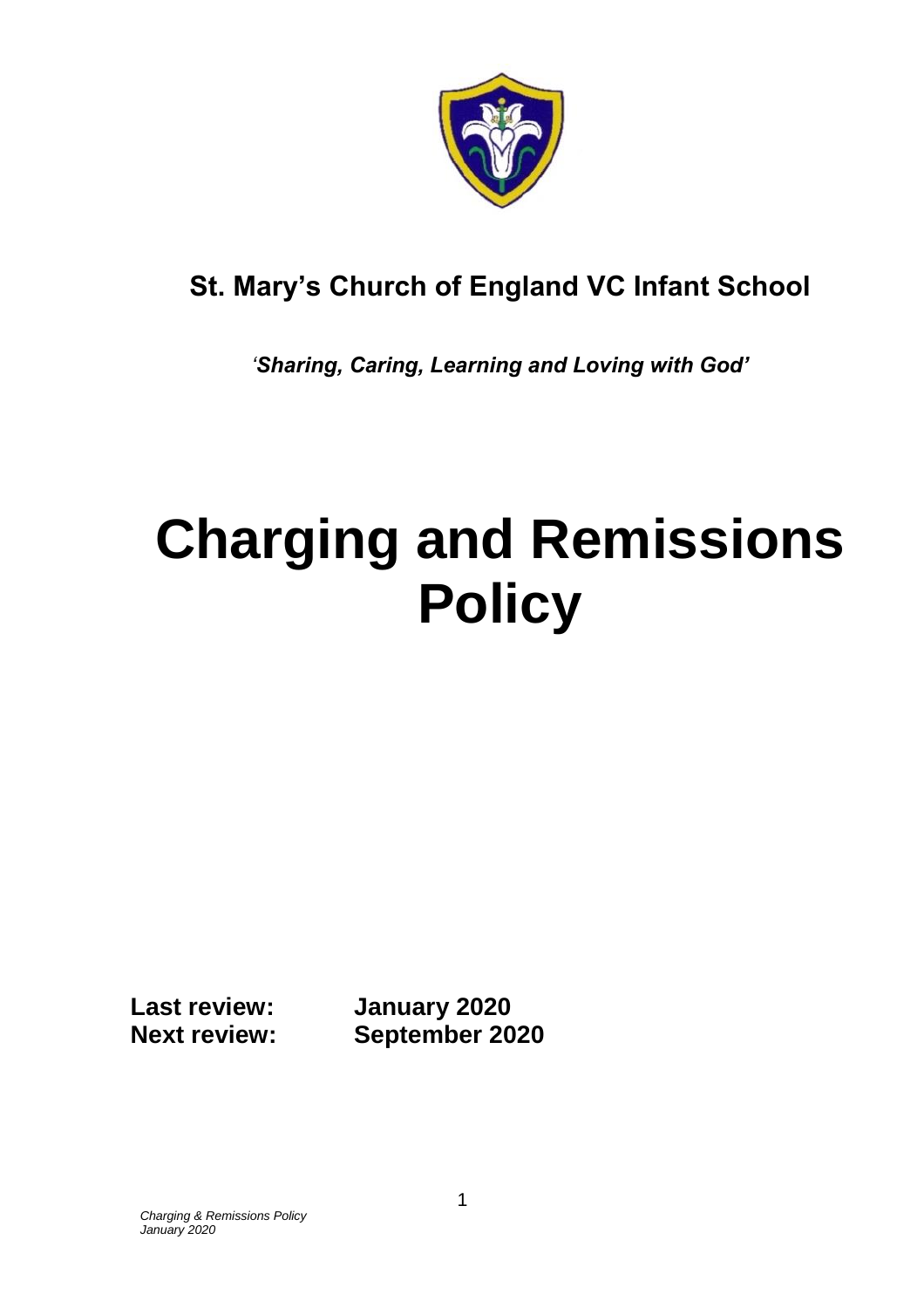# **ST MARY'S SCHOOL CHARGING AND**

# **REMISSIONS POLICY**

The Governing Body recognises the valuable contribution that the wide range of additional activities, including clubs and trips can make towards children's' personal and social education. The Governing Body aims to promote and provide such activities both as part of a broad and balanced curriculum for the children of the school and as additional optional activities.

We believe that all of our children should have an equal opportunity to benefit from school activities and visits (curricular and extracurricular) independent of their parents' financial means. This charging and remission policy describes how we will do our best to ensure a good range of visits and activities and, at the same time, try to minimise the financial barriers which may prevent some children taking full advantage of the opportunities.

Since the introduction of the Pupil Premium for families eligible for Free School Meals or whose family are serving members of the Armed Forces, the school routinely draws on this Premium to support day trips, extracurricular clubs where there are costs attached or in supporting residential trips if needed.

#### **Roles and responsibilities of the Headteacher, other staff, governors**

The Headteacher, staff and governors will ensure that the following applies:

## **1. No charges will be made for**

- $\Box$  education provided during school hours including the supply of any materials, books, instruments or other equipment
- $\Box$  education provided outside school hours if it is part of the National Curriculum, or as part of a syllabus for a prescribed public examination that the pupil is being prepared for at school or as part of the school's basic curriculum for religious education
- $\Box$  tuition for pupils learning to play musical instruments or singing as part of the National Curriculum or part of a syllabus for a prescribed public examination that the pupil is being prepared for at the school
- $\Box$  entry for a prescribed public examination, if the pupil has been prepared for it at the school
- $\Box$  supply teachers to cover for those teachers who are absent from school accompanying pupils on a residential trip.

# **2. Activities for which charges may be made:**

- $\Box$ Residential activities: board and lodging costs on residential visits deemed to take place during school time. However, pupils whose parents are in receipt of benefits (see point 3) may not be charged in full for board and lodging costs.
- $\Box$  Costs associated with individual or group tuition in playing a musical instrument whether in or out of school hours, unless it is provided as part of the syllabus for a prescribed public examination or is required by the National Curriculum.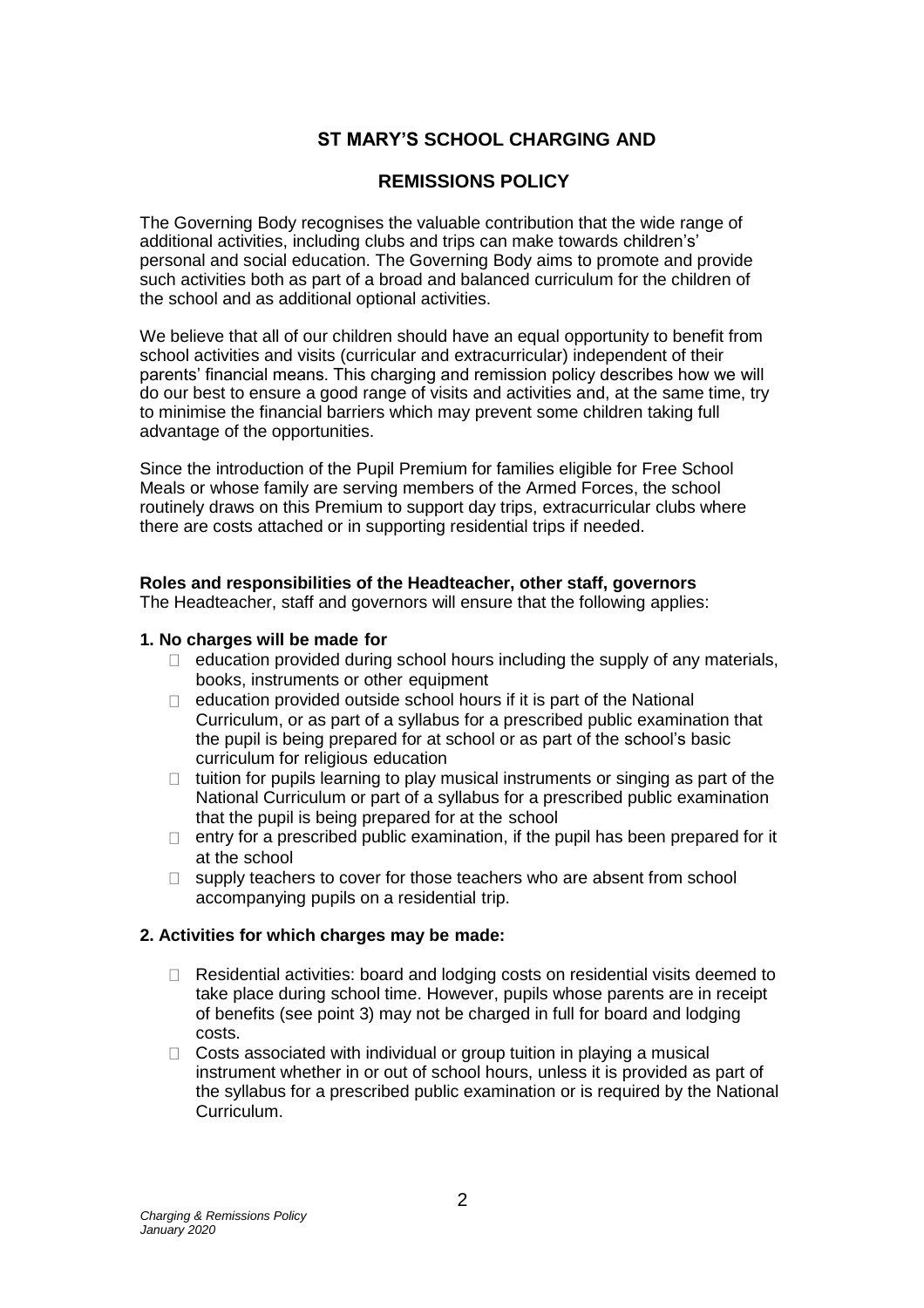- $\Box$  Optional extra activities which take place wholly or mainly outside school hours, but which are not provided as part of the syllabus for a prescribed public examination, and are not required in order to fulfil statutory duties relating to the National Curriculum or to Religious Education. Participation in any such activities to be on the basis of parental choice and a willingness to meet such charges as are made.
- $\Box$  Transport costs provided in connection with an optional activity.
- $\Box$  The cost in cash or in kind of ingredients and materials needed for practical subjects such as cookery and craft, design and technology, if parents have indicated a given prior consent

The Governing Body may, from time to time amend the categories of activity for which charges may be made. Parents will be advised in advance by a School Letter.

#### **Income Recovery:**

Should Parents or Hirers fail to meet their commitment or obligation to pay for agreed trips/ facilities, the school will make all reasonable attempts to recover outstanding monies from Parents or Persons Hiring's the school facilities. This will be in the first instance through professional amicable negotiation which may be resolved through weekly, monthly or staged payments to recover outstanding amounts.

#### **The Remissions Policy**

#### **3. Families qualifying for remission or help with charges**

In order to remove financial barriers from disadvantaged pupils, the governing body has agreed that some visits and activities where charges can legally be made will be offered at no charge or a reduced cost to parents in particular circumstances. This remissions policy sets out the circumstances in which charges may be waived.

- Parents in receipt of certain benefits.
- The Authority operates a remission policy in relation to individual tuition in playing a musical instrument. Details of the current scheme are available from Hertfordshire Music Service on 01438 844848.
- The Governing Body may remit in full or in part any of the cost of outside activities in certain circumstances. For parents who find, for example, that paying for a school visit presents financial difficulties which would make it difficult for pupils to take part in a particular activity, some help may be possible providing that there are school funds available to support the request

In such circumstances parents are invited to contact, in confidence, the Headteacher, for the remission of charges, in part or in full.